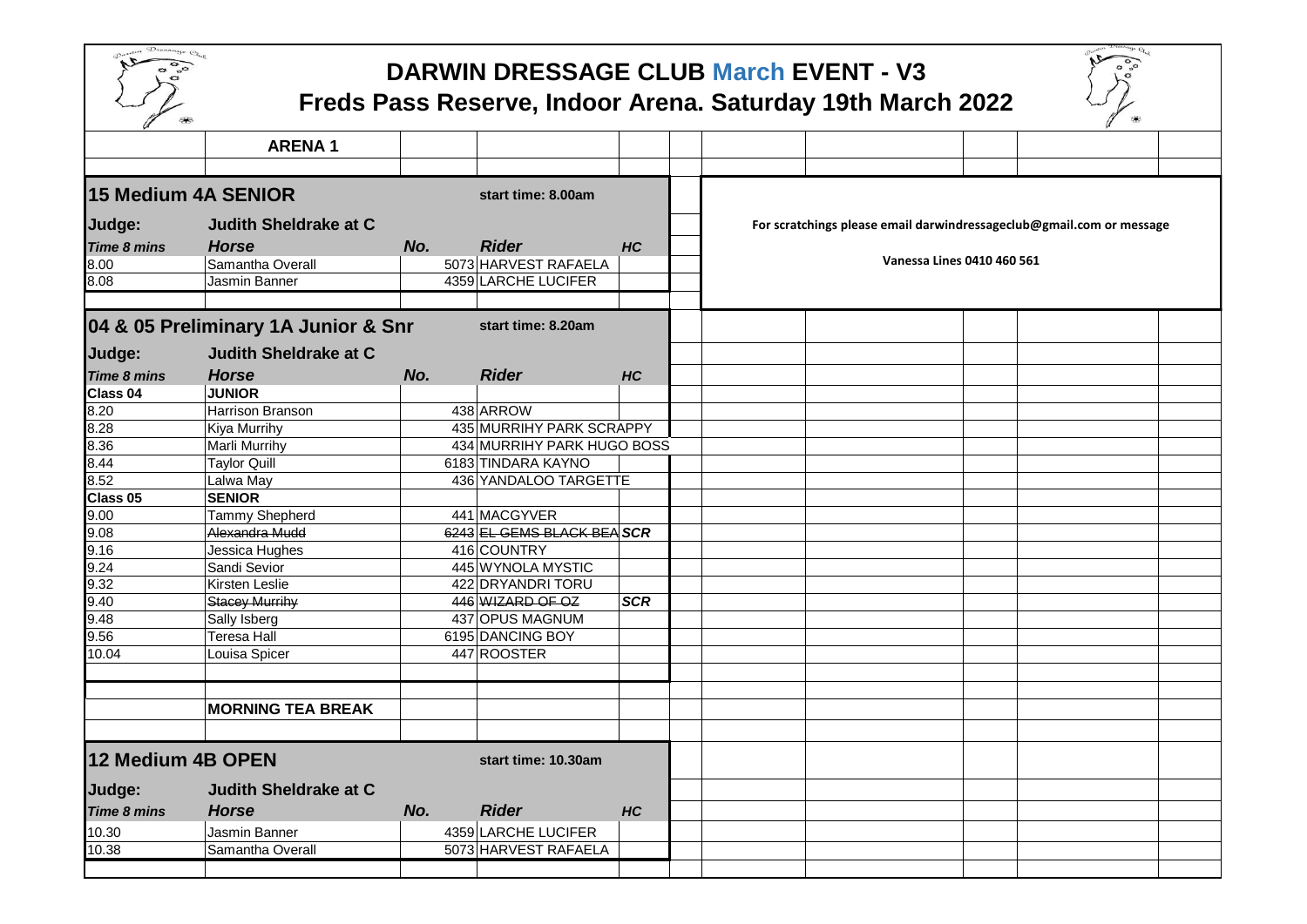| 03 Preliminary 1B OPEN |                              | start time: 10.50am |                            |            |                      |  |  |
|------------------------|------------------------------|---------------------|----------------------------|------------|----------------------|--|--|
| Judge:                 | <b>Judith Sheldrake at C</b> |                     |                            |            |                      |  |  |
| <b>Time 8 mins</b>     | <b>Horse</b>                 | No.                 | <b>Rider</b>               | HC         |                      |  |  |
| 10.50                  | <b>Taylor Quill</b>          |                     | 6183 TINDARA KAYNO         |            |                      |  |  |
| 10.58                  | <b>Harrison Branson</b>      |                     | 438 ARROW                  |            |                      |  |  |
| 11.06                  | <b>Kiya Murrihy</b>          |                     | 435 MURRIHY PARK SCRAPPY   |            |                      |  |  |
| 11.14                  | <b>Marli Murrihy</b>         |                     | 434 MURRIHY PARK HUGO BOSS |            |                      |  |  |
| 11.22                  | Sally Isberg                 |                     | 437 OPUS MAGNUM            |            |                      |  |  |
| 11.30                  | Jessica Hughes               |                     | 416 COUNTRY                |            |                      |  |  |
| 11.38                  | Sophie Carlton               |                     | 6168 MIDNIGHT MARVEL       | <b>SCR</b> |                      |  |  |
| 11.46                  | <b>Teresa Hall</b>           |                     | 6195 DANCING BOY           |            |                      |  |  |
| 11.54                  | Sandi Sevior                 |                     | 445 WYNOLA MYSTIC          |            |                      |  |  |
| $\sqrt{12.02}$         | Alexandra Mudd               |                     | 6243 EL GEMS BLACK BEA SCR |            |                      |  |  |
| 12.10                  | Kirsten Leslie               |                     | 422 DRYANDRI TORU          |            | Davein Dressage Club |  |  |
| 12.18                  | Aly Connochie                |                     | $116$ MINDI                |            |                      |  |  |
| 12.26                  | <b>Stacey Murrihy</b>        |                     | 446 WIZARD OF OZ           | <b>SCR</b> |                      |  |  |
|                        |                              |                     |                            |            |                      |  |  |
|                        |                              |                     |                            |            |                      |  |  |
|                        |                              |                     |                            |            |                      |  |  |
|                        | 01 Preparatory A OPEN        |                     | start time: 12.40pm        |            | ₩                    |  |  |
| Judge:                 | <b>Judith Sheldrake at C</b> |                     |                            |            |                      |  |  |
| <b>Time 6 mins</b>     | <b>Rider</b>                 | No.                 | <b>Horse</b>               | HC         |                      |  |  |
| 12.40                  | Louisa Spicer                |                     | 447 ROOSTER                |            |                      |  |  |
| 12.46                  | <b>Sharon Penley</b>         |                     | 425 LAYLA                  |            |                      |  |  |
| 12.52                  | <b>Teresa Hall</b>           |                     | 448 BARITONE               |            |                      |  |  |
| 12.58                  | Susanne Brutsch              |                     | 6245 FINCH FARM CALINA     |            |                      |  |  |
| 1.04                   | Anne-Marie Cruickshank       |                     | 6244 MARNEROSS EUPHO SCR   |            |                      |  |  |
|                        |                              |                     |                            |            |                      |  |  |
|                        |                              |                     |                            |            |                      |  |  |
|                        | <b>LUNCH BREAK</b>           |                     |                            |            |                      |  |  |
|                        |                              |                     |                            |            |                      |  |  |
|                        | 02 Preparatory C OPEN        |                     | start time: 1.55pm         |            |                      |  |  |
| Judge:                 | <b>Judith Sheldrake at C</b> |                     |                            |            |                      |  |  |
| Time 6 mins            | <b>Rider</b>                 | No.                 | <b>Horse</b>               | <b>HC</b>  |                      |  |  |
| 1.55                   | Sharon Penley                |                     | $425$ LAYLA                |            |                      |  |  |
| 2.01                   | Susanne Brutsch              |                     | 6245 FINCH FARM CALINA     |            |                      |  |  |
| 2.07                   | <b>Teresa Hall</b>           |                     | 448 BARITONE               |            |                      |  |  |
|                        |                              |                     |                            |            |                      |  |  |